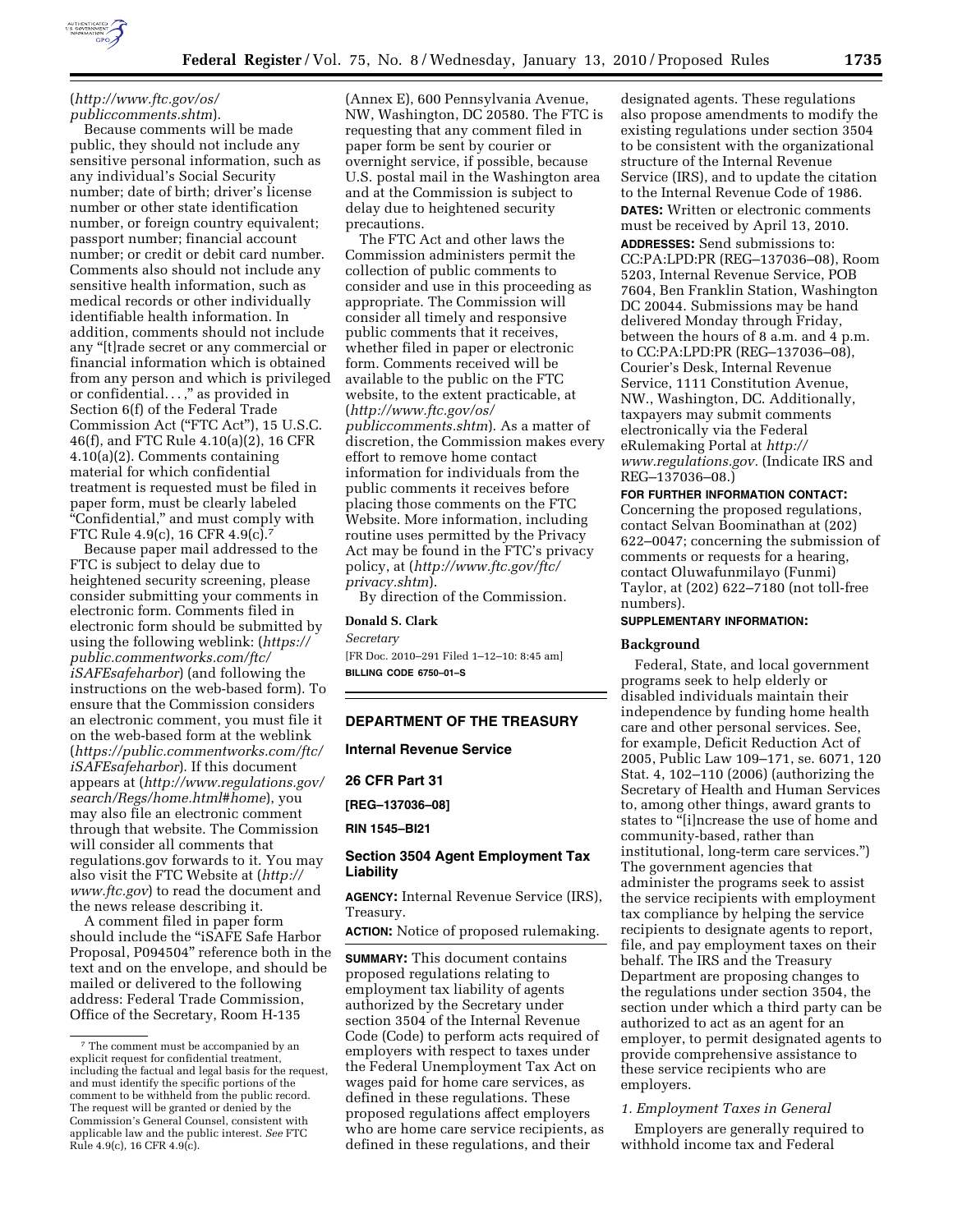Insurance Contributions Act (FICA) taxes from their employees' wages under sections 3402(a) and 3102(a), respectively, and are separately liable for the employer's share of FICA taxes and Federal Unemployment Tax Act (FUTA) taxes under sections 3111 and 3301, respectively (collectively referred to herein as "employment taxes"). Sections 3102(b), 3111, 3301, and 3403 provide that the employer is the person liable for the withholding and payment of employment taxes; additionally, the employer is required to make tax deposits, file employment tax returns, and file and furnish Forms W–2, *Wage and Tax Statement,* to employees (collectively referred to herein as ''employment tax obligations''). An *employer* is generally defined as the person for whom an individual performs services as an employee. See Sections 3121(d), 3306(a), and 3401(d).

FUTA tax is imposed under section 3301 on each employer in an amount equal to a percentage of wages paid by the employer with respect to employment. FUTA tax is imposed on the employer in an amount equal to 6.2 percent of wages. Under section 3306(b), wages of an employee subject to the FUTA tax are limited to \$7,000 per calendar year. Section 3302 provides for a credit against FUTA tax in the amount of contributions paid by the employer into an unemployment fund maintained during the taxable year under the unemployment law of a State. The credit is limited to an amount equal to 90 percent of the FUTA tax.

#### *2. Domestic Service Employment*

The employment tax obligations of an employer are modified with respect to domestic services provided in a private home of the employer. Employers are not required to withhold income taxes on wages paid for domestic services, but may enter into a voluntary withholding agreement to withhold income taxes from one or more domestic employees. See sections 3401(a)(3) and 3402(p). An employer is not liable for FICA taxes with respect to cash wages for domestic services as long as the cash wages are less than an applicable dollar threshold amount, which is adjusted annually. Sections 3121(a)(7)(B) and 3121(x). When the cash wages equal or exceed the threshold amount, all of the cash wages (including amounts below the threshold) paid to that employee by the employer are subject to FICA taxes. For example, the FICA wage threshold for domestic services for 2009 is \$1,700. This threshold applies separately to each employer with respect to each employee. An employer is liable for FUTA taxes with regard to domestic

services if the employer paid aggregate wages of \$1,000 or more (for all domestic employees) in any calendar quarter in the current or prior year. Section 3306(c)(2).

## *3. Agency Relationship Under Code Section 3504*

Section 3504 of the Code authorizes the Secretary of the Treasury to promulgate regulations to authorize an agent to perform certain specified acts required of employers. Under section 3504, all provisions of law (including penalties) applicable with respect to employers are applicable to the agent and remain applicable to the employer. Accordingly, both the agent and employer are liable for the employment taxes and penalties associated with the employer's employment tax obligations undertaken by the agent. Section 31.3504–1 of the Employment Tax Regulations provides that the IRS may authorize an agent to undertake the employment tax obligations of an employer with respect to income tax withholding and FICA taxes. The agent is required to file only one return for each tax return period using the agent's own employer identification number (EIN) regardless of the number of employers for whom the agent acts. The current regulations do not authorize an agent to undertake the employment tax obligations of an employer with respect to the FUTA tax. Thus, an authorized agent can act on behalf of the employer for income tax withholding and FICA tax purposes, but the employer must continue to meet its employment tax obligations with respect to FUTA tax.

#### *4. Home Care Service Recipients*

Federal, State, and local governments fund programs to provide elderly or disabled individuals with services to assist them with health care or other personal needs in their homes or communities. Following an evolution in policy that seeks to empower the individuals receiving services to have autonomy, these programs generally give the service recipients discretion in selecting the service providers and directing their activities. See Deficit Reduction Act of 2005 section 6071(d)(2)(C)(ii), 120 Stat. at 108 (providing that the Secretary of Health and Human Services shall give preference when awarding grants to state applications proposing to provide eligible individuals with the opportunity to receive home and community-based long-term care services as self-directed services); also see ''Roadmap to Medicaid Reform,'' Centers for Medicare and Medicaid Services, available at *http://* 

*www.cms.hhs.gov/smdl/downloads/ Rvltcneeds.pdf.* The programs authorize the use of certain intermediaries to serve as agents to disburse payments to service providers on the service recipient's behalf. The federal, State, or local government agencies that administer these programs screen intermediaries before they are entrusted with funds to pay for the services. Intermediaries can be public or private entities. Many are nonprofit organizations. The IRS addressed questions with regard to certain intermediaries working with state or local government agencies in previous guidance. See Notice 2003–70, 2003 CB 916. See § 601.601(d)(2).

The service recipient is generally the employer of the individuals providing the services for employment tax purposes. However the Service recognizes that there are some government programs under which parents, grandparents, or guardians who are engaged in providing care for a disabled child or grandchild receive funding that do not give rise to an employment relationship between the service recipient and the care provider. Although the services generally constitute domestic services under section 3401(a)(3) such that income tax withholding is not required, FICA tax and FUTA tax must still be paid subject to the applicable thresholds, and some service recipients and their service providers may agree to voluntarily withhold income tax under section 3402(p). In recent years, many home care service recipients have applied to designate the intermediary that arranges to pay their service providers as an agent under section 3504 so that the intermediary can withhold, report, and pay income tax withholding and FICA tax on the service recipient's behalf. Designating these intermediaries as agents reduces the administrative burden on the service recipient who may not otherwise have an obligation to report, file, or pay employment taxes. The intermediaries have access to training in compliance with employment tax requirements and have the payroll information from the payments they make to the service providers. An intermediary that is designated as an agent can efficiently handle reporting, filing, and paying income tax withholding and FICA on behalf of multiple service recipients on a single return. A service recipient can complete the application to designate the intermediary as agent at the time the recipient enrolls with the intermediary.

Under the current regulations, a service recipient can designate an intermediary as agent to handle income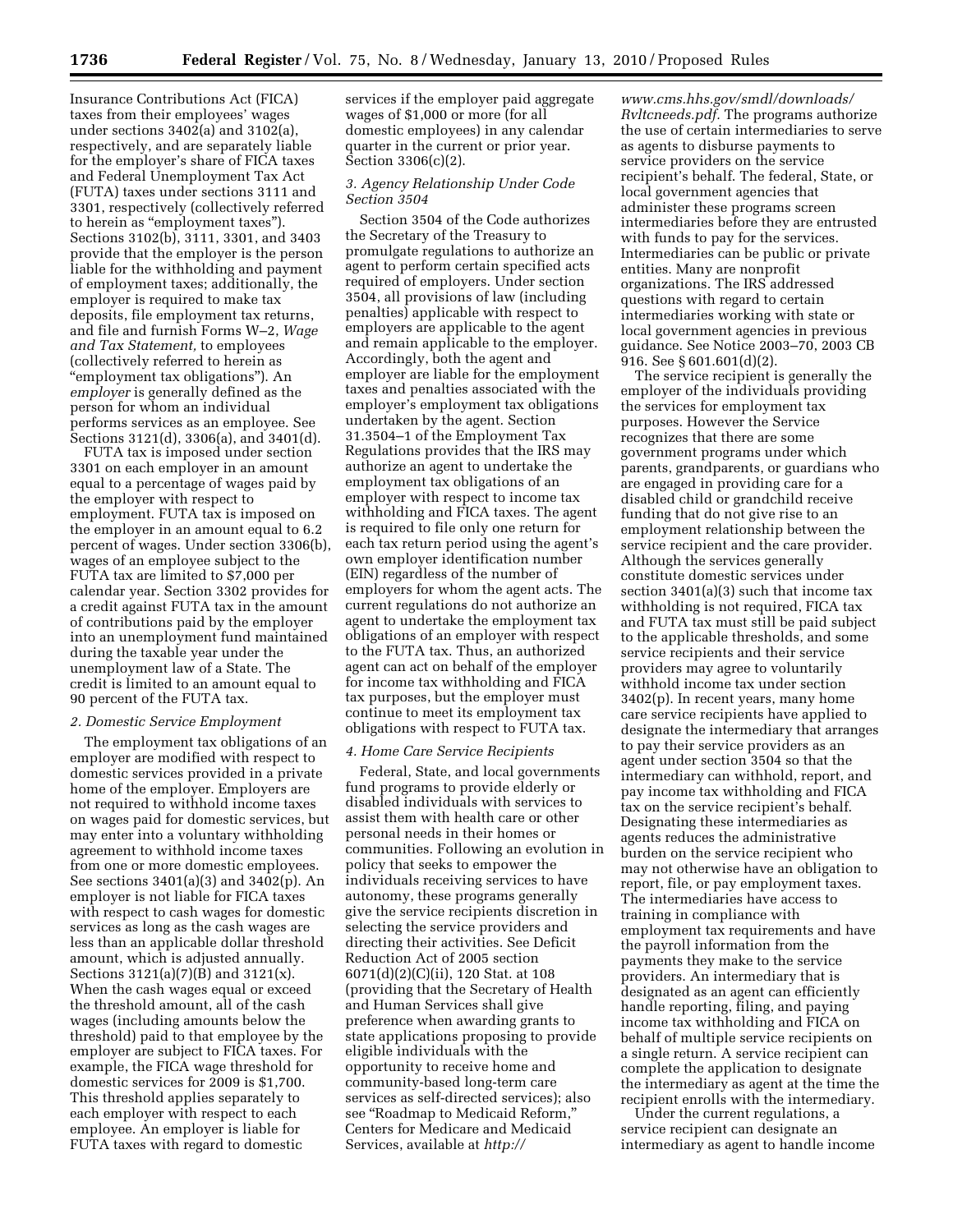tax withholding and FICA but cannot designate an intermediary as agent to pay FUTA tax and file FUTA returns. As a result, separate FUTA returns must be prepared for thousands of individual service recipients reporting small amounts of wages and FUTA tax.

#### **Explanation of Provisions**

These proposed regulations would amend the current regulations to allow a home care service recipient to designate an agent under section 3504 to report, file, and pay all employment taxes, including FUTA. This change will allow an intermediary to file a single FUTA return on behalf of multiple home care service recipients as the intermediary does currently with respect to income tax withholding and FICA.

Specifically, the proposed regulation would amend the employment tax regulations under section 3504 to provide that the IRS may authorize a party to act as agent on behalf of employers who are home care service recipients with respect to FUTA taxes imposed on wages paid for home care services, provided that the party has been authorized to act as an agent for those home care service recipients for income tax withholding and FICA tax purposes. The agent is permitted to act for FUTA tax purposes only on behalf of employers who are home care service recipients, and not for any other type of employer on whose behalf the agent is authorized to act for income tax withholding and FICA tax purposes. Additionally, the agent is permitted to act as an agent for FUTA tax purposes only with respect to wages paid for home care services rendered to the home care service recipient.

These regulations propose to define the term *home care service recipient* as an individual who is an enrolled participant in a program administered by a Federal, State, or local government agency that provides Federal, State, or local government funds to pay, in whole or in part, for the provision of home care services, as defined in the proposed regulations. A participant qualifies as a home care service recipient while enrolled in such a program and until the end of the calendar year in which the participant ceases to be enrolled in the program. In all such programs, intermediaries who are engaged to assist beneficiaries to receive and distribute funds on the beneficiaries' behalf are reviewed and approved by a state or local government agency.

These regulations propose to define *home care services* to include health care and personal attendant care services rendered to a home care service recipient in his home or local community. Services provided outside the home care service recipient's private home may qualify as home care services for purposes of these regulations even if the services do not qualify as domestic service in a private home of the employer for purposes of sections 3121(a)(7), 3306(c)(2), and 3401(a)(3), so long as the services are provided within the service recipient's local community.

Because section 3504 provides that all provisions of law applicable to an employer apply to the agent, the agent can report on its aggregate FUTA tax return the state unemployment contributions paid into a state unemployment fund on the home care service recipient's behalf as a credit under section 3302 against the FUTA tax. The credit can be reported by the agent regardless of whether the state unemployment contributions are made under the name and state identifying number of the home care service recipient or the agent.

These regulations also propose amendments to modify the existing regulations under section 3504 to be consistent with the organizational structure of the IRS and to update the citation to the Internal Revenue Code of 1986.

## **Proposed Effective Date**

These regulations are proposed to apply to wages paid on or after January 1 of the calendar year following the date of publication of a Treasury decision adopting these rules as final regulations in the **Federal Register.** Taxpayers may rely on these proposed regulations for guidance pending the issuance of final regulations. Additionally, pursuant to section 7805(b)(7), taxpayers may apply these proposed regulations to all taxable years for which a valid designation as an agent has been in effect under § 31.3504–1(a) of the Employment Tax Regulations. Thus, prior to publication of a Treasury decision adopting these rules as final regulations, any party already authorized under section 3504 to serve as an agent for a home care service recipient, as defined in the proposed regulations, or with an application pending, will not need to file any additional application in order to expand the scope of the agency to cover FUTA taxes.

## **Special Analyses**

It has been determined that this notice of proposed rulemaking is not a significant regulatory action as defined in Executive Order 12866. Therefore, a regulatory assessment is not required. It also has been determined that section 553(b) of the Administrative Procedure

Act (5 U.S.C. chapter 5) does not apply to this regulation, and because the regulation does not impose a collection of information on small entities, the Regulatory Flexibility Act (5 U.S.C. chapter 6) does not apply. Pursuant to section 7805(f) of the Internal Revenue Code, this regulation has been submitted to the Chief Counsel for Advocacy of the Small Business Administration for comment on its impact on small business.

## **Comments and Requests for Public Hearing**

Before these proposed regulations are adopted as final regulations, consideration will be given to any written or electronic comments that are submitted timely to the IRS. The Treasury Department and the IRS specifically request comments on the clarity of the proposed regulations and how they can be made easier to understand. All comments will be available for public inspection and copying. A public hearing will be scheduled and held upon written request by any person who submits written comments on the proposed regulation. If a public hearing is scheduled, notice of the time and place for the hearing will be published in the **Federal Register.** 

## **Drafting Information**

The principal author of these proposed regulations is Selvan Boominathan, Office of Division Counsel/Associate Chief Counsel (Tax Exempt and Government Entities), Internal Revenue Service. However, personnel from other offices of the IRS and Treasury participated in their development.

#### **List of Subjects in 26 CFR Part 31**

Employment taxes, Income taxes, Penalties, Pensions, Reporting and recordkeeping requirements, Railroad retirement, Social Security, Unemployment compensation.

## **Proposed Amendments to the Regulations**

Accordingly, 26 CFR part 31 is proposed to be amended as follows:

# **PART 31—EMPLOYMENT TAXES AND COLLECTION OF INCOME TAX AT SOURCE**

**Paragraph 1.** The authority citation for part 31 continues to read in part as follows:

**Authority:** 26 U.S.C. 7805 \* \* \*

Par. 2. Section 31.3504-1 is revised to read as follows: